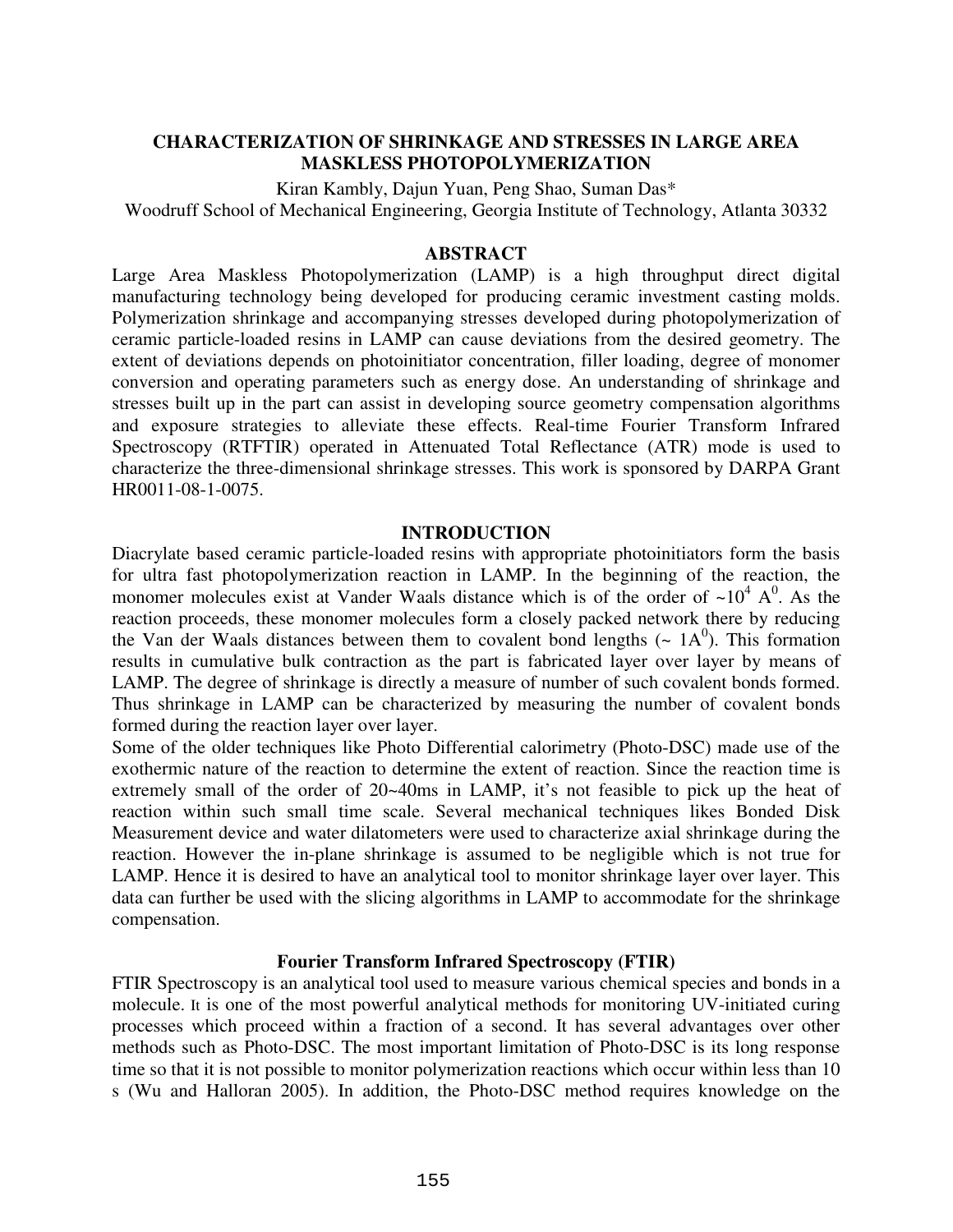theoretical enthalpy of reaction to calculate the conversion of functional groups from the heat release measured. The sample thickness is much higher than that in most practical applications (≤500µm). Moreover, the thickness of the layer in the aluminum pan is poorly controlled. In contrast, FTIR spectroscopy allows a rapid and quantitative measurement of the conversion of specific reactive functional groups under conditions (light intensity, photoinitiator concentration, coat thickness, etc..) which are closely matched to those in technical coating and printing processes than it can be done with Photo-DSC. In the past, FTIR spectroscopy has been successfully used to study the kinetics of photopolymerization reactions in dependence on the irradiation conditions and other experimental parameters, the reactivity of monomers and the efficiency of newly developed photoinitiator systems (Scherzer 2002). In the present study, the performance of photoinitiator systems under irradiation with monochromatic light and the kinetics of the proceeding ultrafast photopolymerization reaction were studied by FTIR spectroscopy to monitor conversion and polymerization shrinkage. Moreover, the effect of diverse physical and chemical factors on the kinetic behavior will be discussed and the extent of shrinkage will be estimated. Fig 1, represents FTIR operated in attenuated total reflectance mode, where in the sample is held by a pressure device in contact with a crystal, while the IR beam is made to strike the sample with a set of mirrors. This results in a spectrum which is a unique to a specific composition and hence can be regarded as the molecular finger print of the sample as in no two unique molecular structures produce same spectra.



Fig 1. FTIR operated in Attenuated Total Reflectance mode .

During the polymerization of acrylate monomer, the carbon double conversion takes place by means of stretching and twisting (Wu and Halloran 2005), Stretching is sensitive at the 1640- 1610 cm<sup>-1</sup> while twisting is sensitive at  $1410 \text{ cm}^{-1}$  as can be seen from the peaks in Fig 2. The conversion of double bonds during photopolymerization is captured as a function of time or the energy dose for the reaction. With increasing the reaction time, the peak heights are reduced and flatten out indicating the progress of the reaction. In order to quantify the amount by which the carbon double bond peak decreases, it's necessary to compare it with a standard peak which do not change with respect to time. In other words, it's essential to have a non participating species in the composition. For the acrylate monomer, the carbon oxygen bond is taken as the reference peak since it remains constant with time. The degree of conversion  $\alpha(t)$  is obtained using Eq (1).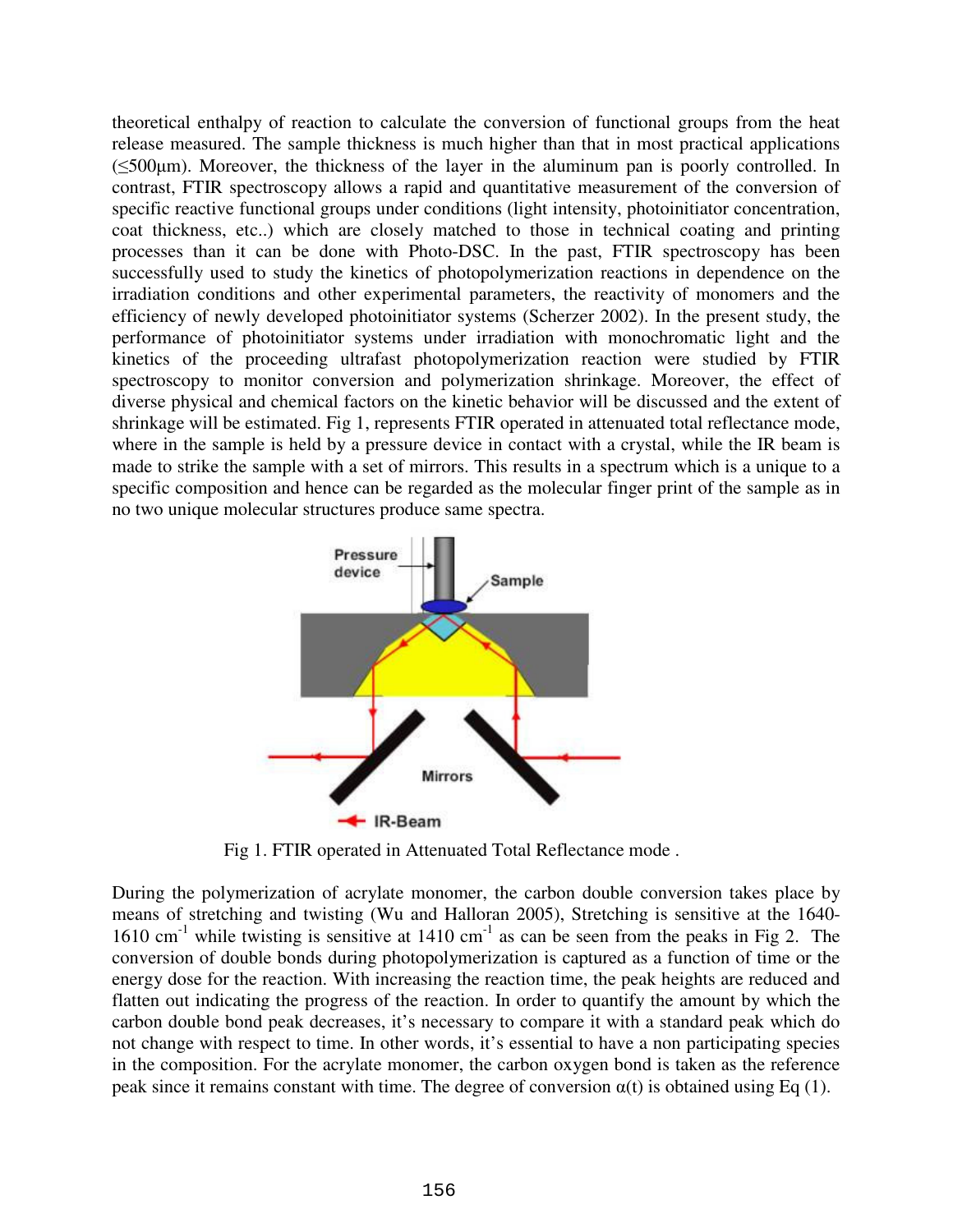

Fig2. FTIR spectrum of acrylate monomer undergoing Photopolymerization (Wu and Halloran 2005)

$$
\alpha(t) = \frac{\left[\frac{\text{Area}_{1620} + \text{Area}_{1410}}{\text{Area}_{1750}}\right]_0 - \left[\frac{\text{Area}_{1620} + \text{Area}_{1410}}{\text{Area}_{1750}}\right]_t}{\left[\frac{\text{Area}_{1620} + \text{Area}_{1410}}{\text{Area}_{1750}}\right]_0} \times 100\tag{1}
$$

The rate of polymerization can be obtained by numerically differentiating Eq (1).

#### **Theoretical relationship between shrinkage and Degree of conversion**

In the polymer science literature it is widely accepted that the dominant cause of shrinkage-strain in acrylates arises from conversion of C=C double bonds, where for each monomer segment of the chain the larger van der Waals inter-molecular spacing is replaced by the smaller intramolecular covalent bond (Hofmann, Denner et al. 2003; Watts 2005)). This results in density changes on proceeding from monomer to polymer(Watts 2005) Thus an exact semi empirical relationship can be derived. Experimentally, the volume change per mole of acrylate groups (C=C) is  $\Delta V_{C=C} = 22.5 \text{ cm}^3/\text{mol}$  (or 10\_6m3/mol) (Silikas, Al-Kheraif et al. 2005) when acrylate monomer is polymerised. The molar volume of monomer is

$$
\frac{M_{\rm m}}{\rho_{\rm m}} = \frac{226}{1.01} = 223.76 \text{cm}^3,
$$

Hence the first estimate of volumetric shrinkage strain rate of acrylate monomer is  $\frac{22.5}{222.5}$  x100=10.05% 223.76 . Here  $M_m$  is the molecular weight and  $\rho_m$  density of the monomer. The

values of density and molecular weight were obtained from Material data sheet of ciba.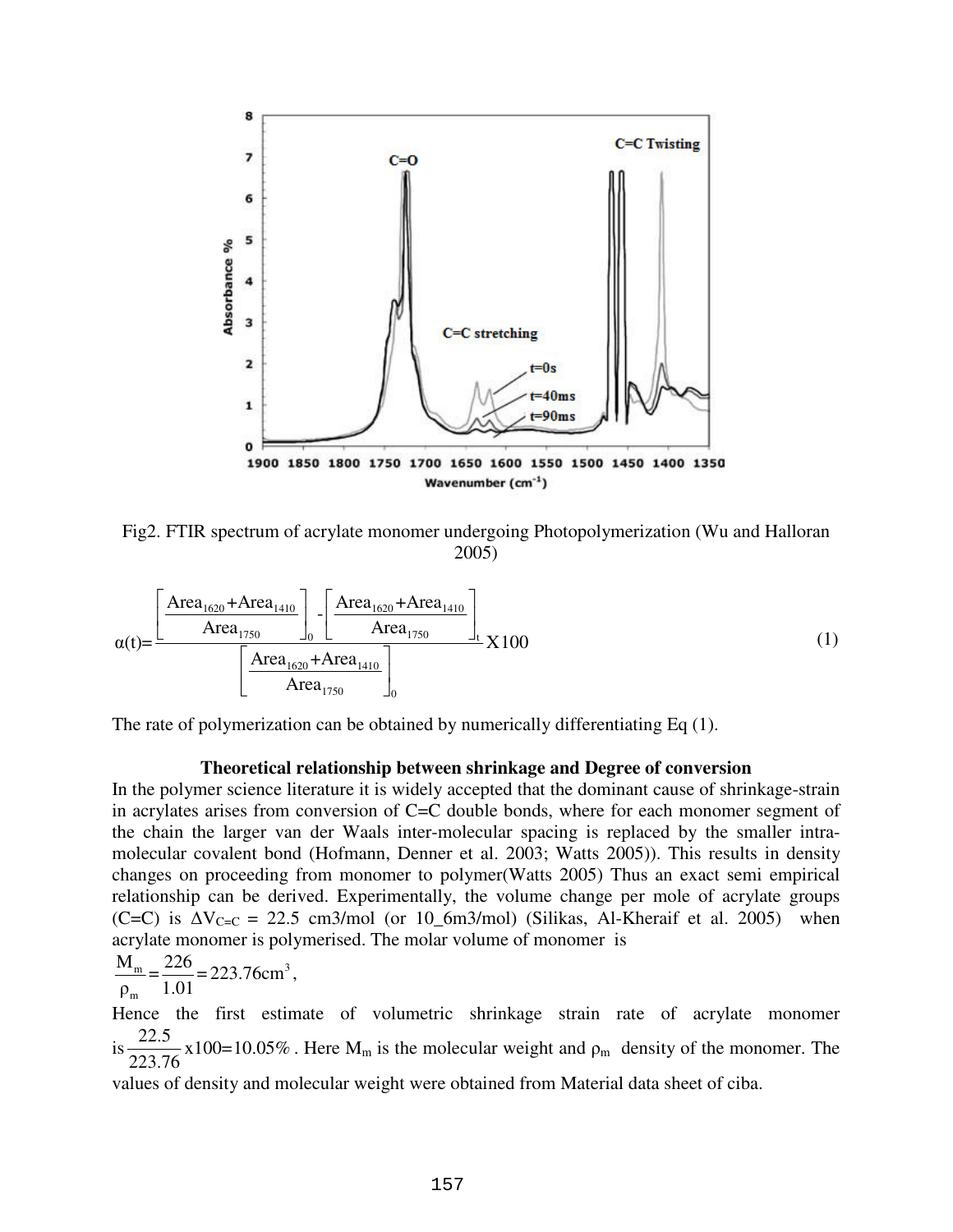In the more general case of multiacrylates, where f is the functionality of the monomer, the number of functional groups present in volume (V) is  $\int f X \frac{f P_m}{f}$ m  $f X \frac{V \rho}{I}$ M  $\lceil v_{\rho} \rceil$  $\left[ \int K \frac{V_{\text{m}}}{M_{\text{m}}} \right]$ . The number of functional

groups reacted in volume (V) is  $\alpha(t) \times$  f  $X \frac{Y P_m}{Y}$ m  $f X \frac{V \rho}{I}$ M  $\lceil v_{\rho} \rceil$  $\left[\int f X \frac{\cdot P_m}{M_m}\right]$ .

The percentage relative change in volume (volumetric shrinkage-strain) is

$$
\frac{\Delta V}{V}(\%) = 22.5 \times \alpha(t) \times \left[ f \times \frac{V \rho_m}{M_m} \right] \times 100
$$
 (2)

For a mixture of monomers of any functionality,

$$
\frac{\Delta V}{V}(\%) = 22.5 X \alpha(t) \frac{\sum_{i} (f_i \chi_i)}{\sum_{i} (M_{mi} \chi_i)} \rho_{mix} X100
$$
\n(3)

where  $f_i$  is the functionality of monomer (i),  $\chi_i$  is mole fraction of monomer (i),  $M_{mi}$  is molecular mass of monomer (i) and  $\rho_{mix}$  is density of the monomer mixture.

For example, with two monomers, one di-functional (Hexanediol diacrylate, HDDA) and another tetra functional (Ethoxylated penta erythryitol tetra acrylate, EPETA),

$$
\frac{\Delta V}{V}(\%) = 22.5 \, X \, \alpha(t) \frac{2\chi_1 + 4\chi_2}{M_{\text{ml}} \rho \, 1 + M_{\text{m2}} \rho \, 2} \rho_{\text{mix}} X \, 100 \tag{4}
$$

Eq 2-4 embody the expectation that the volumetric shrinkage-strain will be directly proportional to the degree of conversion of the monomer systems. Hence if the conversion diminishes for any reason, the shrinkage-strain should also be observed to decrease. Unless significant local porosity is induced within the material bulk, the local shrinkage-strain will translate into an observable macroscopic shrinkage-strain.

#### **Material system for LAMP**

Typical composition for LAMP consists of mixture of monomers with ceramic particles as filler content and a dispersant to prevent clogging of these ceramic particles. Photoinitiator system is chosen such that it matches with the spectral characteristics of the UV source used for maximal utilization of the free radicals. Absorbers could further be used to alter the cure depths based on the process requirement. HDDA with EPETA were mixed in the ratio of 9:1. HDDA is a low volatile, low viscosity monomer, while EPETA is a fast curing monomer. Silica particles with 7µm mean diameter and 95% of them with less than 25µm were chosen as filler particles and variquat CC59 as dispersant. Irgacure 184 from sartomer was used to initiate the polymerization reaction.

#### **Experiments**

The objective of reducing the shrinkage can be achieved by systematically investigating effects of some of the key components of the material system. They are photoinitiator concentration, filler loading and the energy dose or the exposure time. Low exposure time results in poor layer to layer bonding while high exposure times lead to print through, over curing and side scattering effects. Very low filler content results in poor mechanical properties while very high filler content restricts the mobility of the monomer molecules and hence the conversion. Optimizing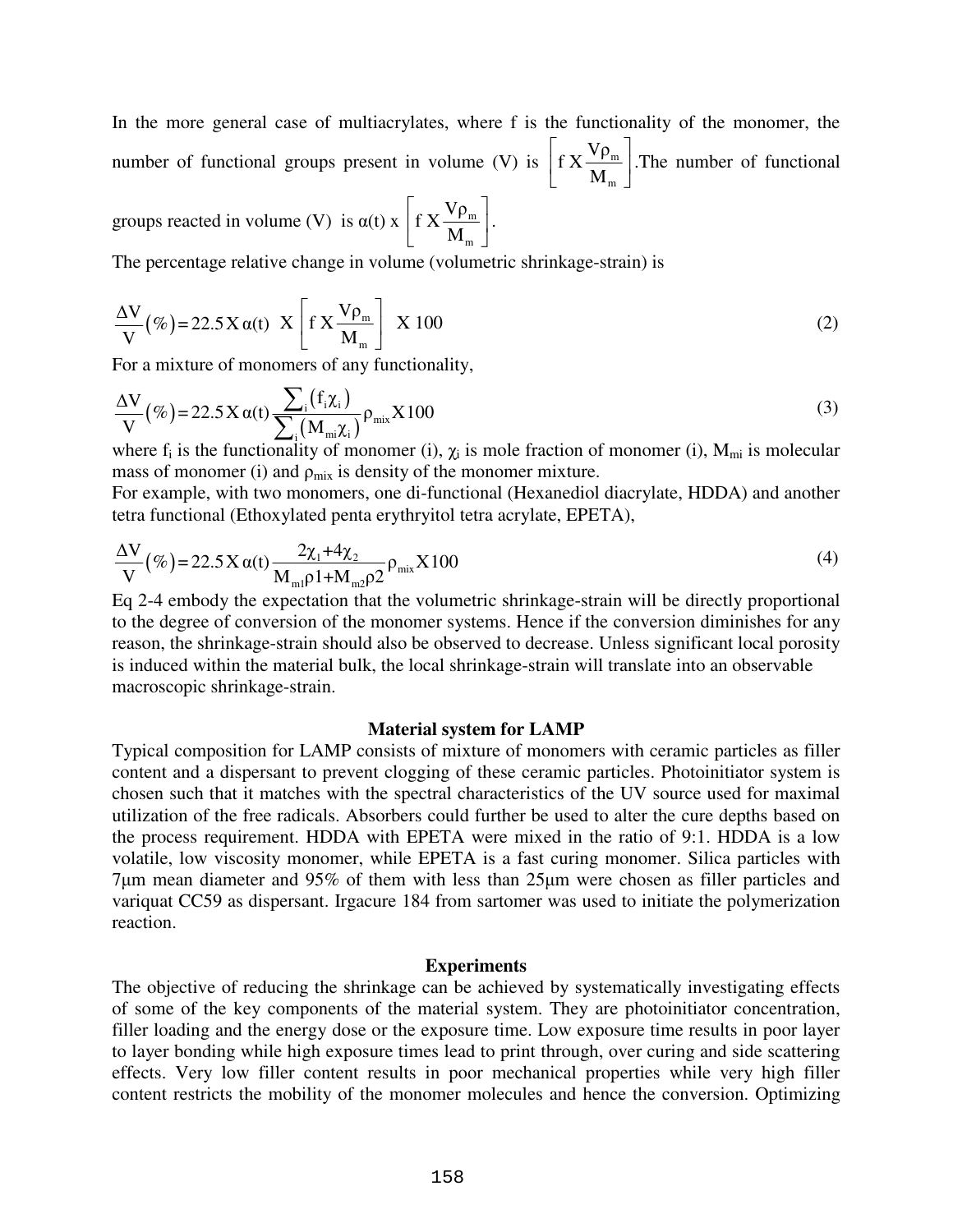these parameters is critical in order to achieve overall minimum processing time for LAMP. With these objectives, two set of experiments was designed. Firstly, the effect of photoinitiator concentration was studied by treating this as a variable and filler loading % was kept constant and vice versa in the second set. The details are listed in Table 1.

|  | Set | PI concentration      | Exposure time | Power input | Filler Loading |
|--|-----|-----------------------|---------------|-------------|----------------|
|  |     | $\mathscr{Y}_o$       | (ms)          | $(W/cm^2)$  | $\text{Vol}\%$ |
|  |     | $0.2 \text{ to } 0.6$ | 35 to 100     | 1.64        | 60             |
|  |     |                       |               |             |                |
|  |     | 0.43                  | 60 to 85      | 1.64        | 10 to 80       |
|  |     |                       |               |             |                |
|  |     |                       |               |             |                |

Table 1. parameter details for the experiments.

Starting exposure times are so chosen such that it is just enough to begin photopolymerization. The samples thus prepared on the LAMP were used on FTIR spectrometer taking enough precautions such that they are prevented from undergoing further visible light curing. This enables to determine contraction purely due to photopolymerization on LAMP.

# **Results and Discussion Effects of Photoinitiator concentration.**

The effect of the photoinitiator concentration on the conversion and polymerization rate of HDDA and EPETA on irradiation with monochromatic UV light is shown in Fig. 3 and 4. An increase of the initiator content strongly accelerates the photopolymerization of the monomer mixture, and the maximum of the polymerization rate is achieved earlier. In contrast, the induction period is hardly influenced except for the lowest concentration. The polymerization rate  $R_p$  in a light-induced reaction depends (i) on the number of absorbed photons, (ii) the efficiency to use the deposited energy for the generation of radicals, and (iii) the reactivity of those radicals with the monomer and the growing chain. It

can be calculated according to,

$$
R_{p} = \frac{k_{p}}{k_{t}^{0.5}} [M] (\varphi_{i} I_{abs})^{0.5}
$$
 (5)

Where,  $k_p$  and  $k_t$  and the rate constants of chain propagation and termination respectively, [M] is the monomer mixture concentration,  $\varphi_i$  is the initiation quantum yield of the photoinitiator and Iabs is the absorbed intensity in the sample (Scherzer and Decker 1999).The absorbed intensity is related to the intensity of the incident radiation  $(I_0)$  by,

$$
I_{\text{abs}} = I_0 \left( 1 - \exp\left( -2.303 \text{A} \right) \right) \tag{6}
$$

A is the absorbance of the sample which is given by Lambert-Beer's law as,

$$
A = \varepsilon[PI]d
$$
 (7)

where  $\varepsilon$  is the molar extinction coefficient at the wavelength of the light, [PI] is the photoinitiator concentration, and d is the thickness of the sample. Using Eqs. (6) and (7), the polymerization rate can be expressed as,

$$
R_p = \frac{k_p}{k_t^{0.5}} [M] \Big( \varphi_i I_0 \Big( 1 - \exp \Big( -2.303 \epsilon [PI] d \Big) \Big) \Big)
$$
 (8)

Eq. (8) describes a relationship between the polymerization rate and the photoinitiator concentration. However, this relation naturally depends on [M] even when [PI] is the only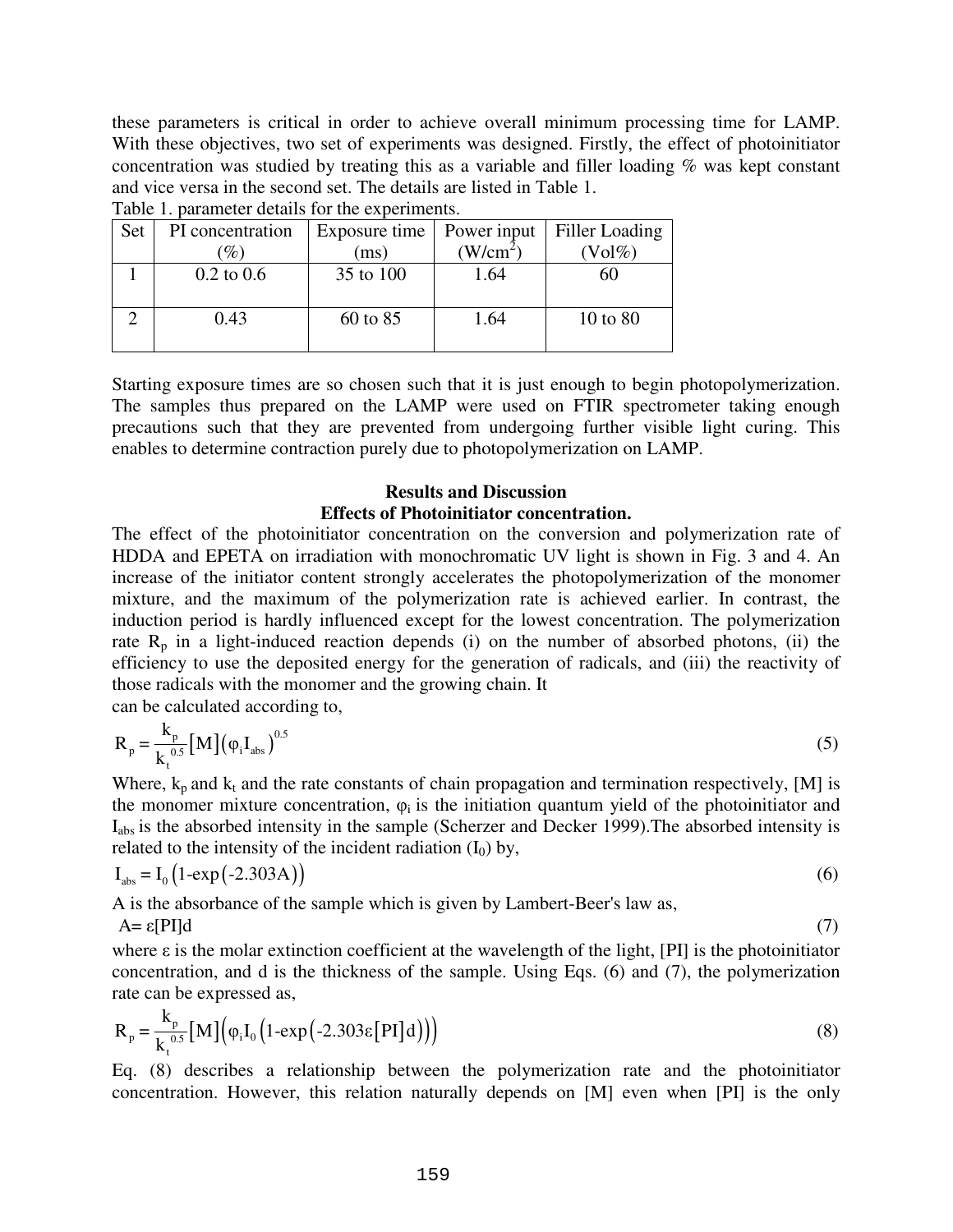experimental parameter which is varied. Therefore, a plot of  $R_p$  vs photoinitiator concentration has to be made at equal acrylate conversion. In Fig. 4, the polymerization rate was plotted vs. conversion. It can be clearly seen that the maximum polymerization rate  $R_{p, max}$  occurs at the same conversion (i.e. at about 30%) at all photoinitiator levels studied(Scherzer and Decker 1999). Accordingly,  $R_{p, max}$  can be plotted vs. the square root of the fraction of the absorbed light ( Fig. 5). It is obvious that  $R_{p, max}$  is proportional to (1-exp(-2.303 [PI]d ))<sup>0.5</sup> as predicted by Eq. (8). Remarkably, no significant deviation from linearity is observed at higher photoinitiator concentrations. Such behavior could be expected since the absorbance has to be small for validity of Eq. (8) (Scherzer 2002). On the LAMP machine, maximum conversion with minimum processing time per layer occurs at about 0.45% of the photoinitiator concentration as can be seen from Fig 6.



Fig3. Effect of Photoinitiator concentration on conversion



Fig4. Effect of photoinitiator concentration on Rate of polymerization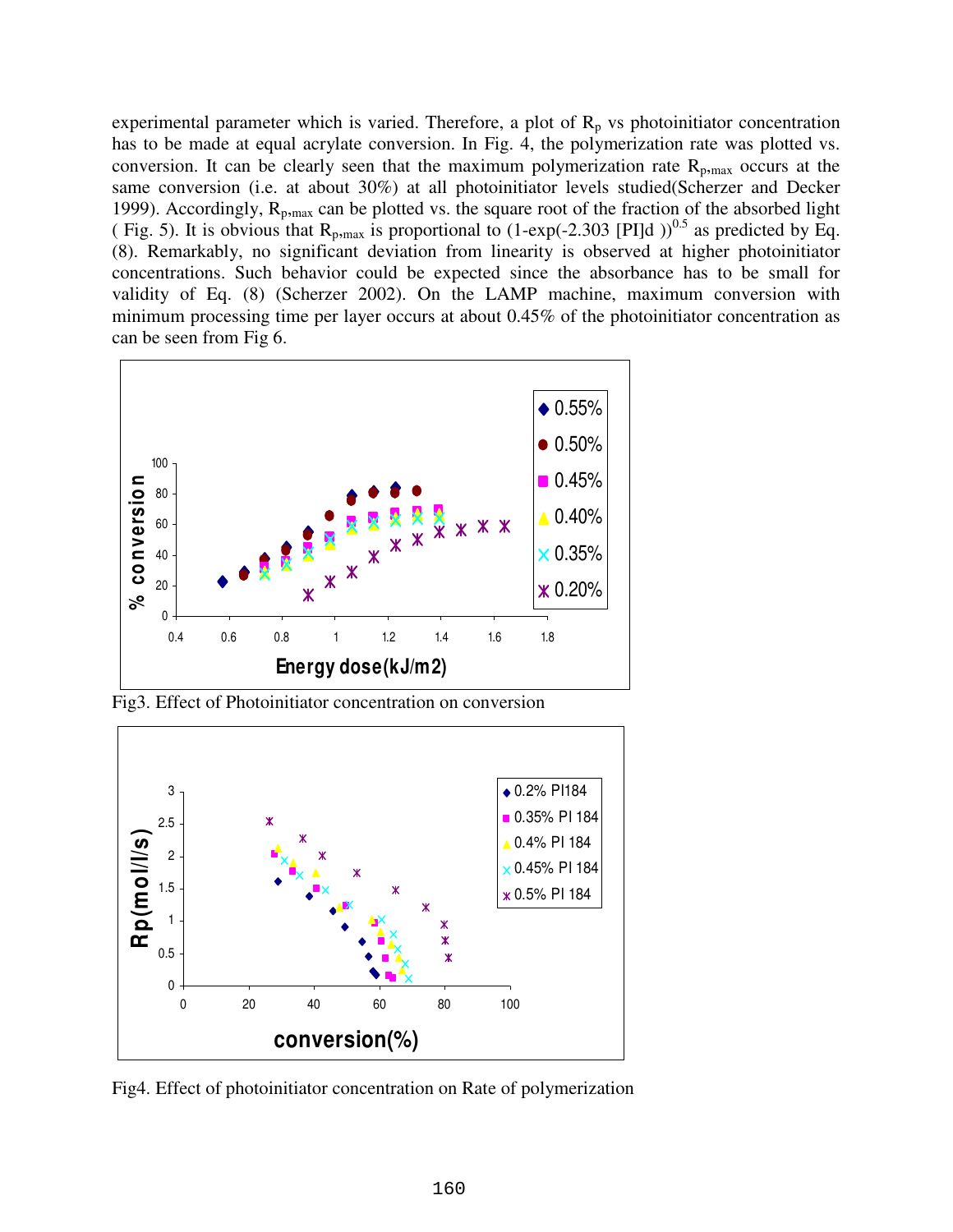

Fig5. Dependence of  $R_{pmax}$  on the fraction of absorbed energy for varying photoinitiator concentrations,



Fig6. Variation of conversion with Photoinitiator concentration for fastest processing time on LAMP.

# **Effects of Filler content**

As apparent in Fig. 7 and 9 conversion and rate of polymerization progressively decreased with increasing filler-loading at a given energy dose. This is in agreement with (Alvarez-Gayosso,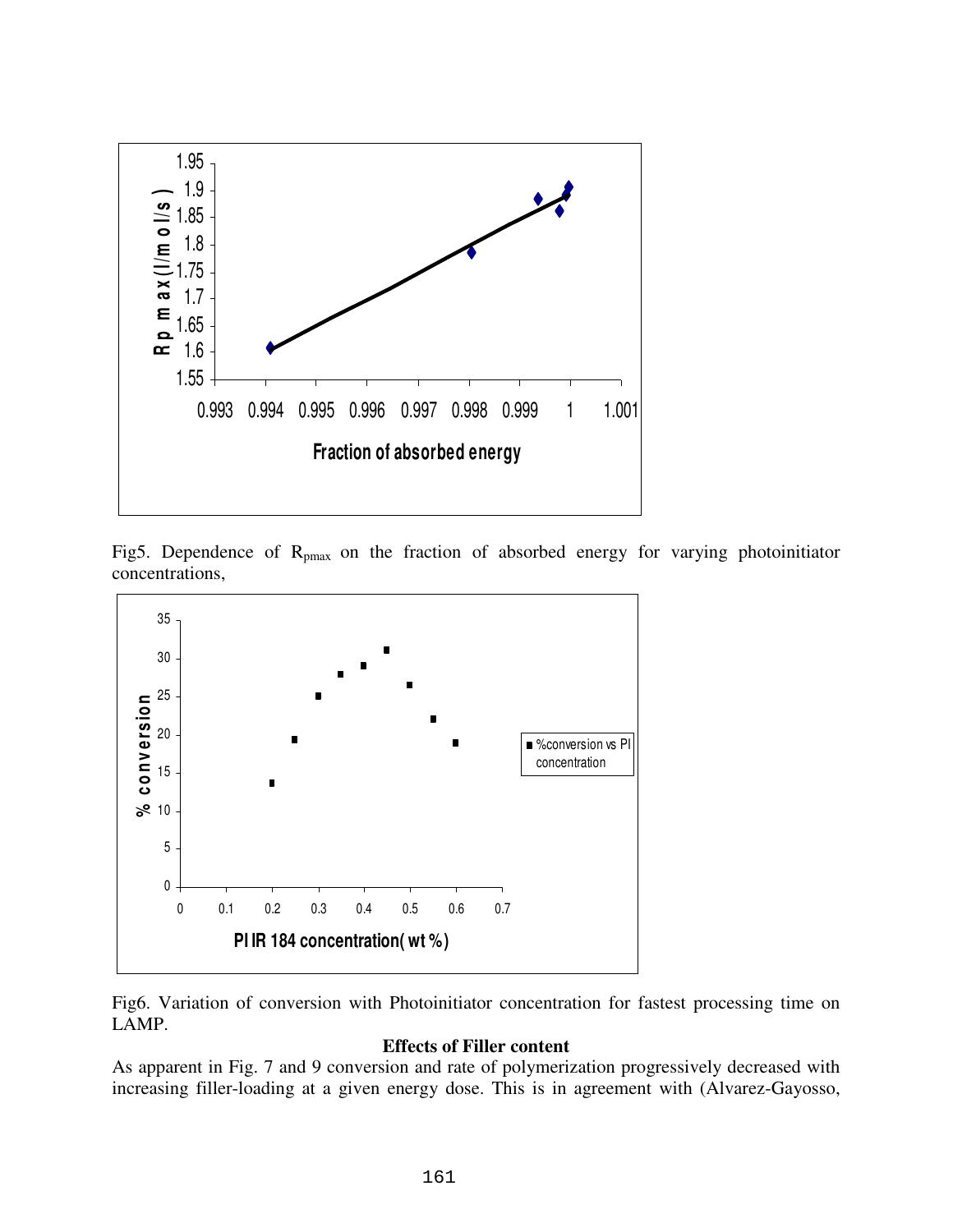Barcelo-Santana et al. 2004; Atai and Watts 2006). At higher filler loading, the mobility of resinmonomers can be restricted on the surface of the fillers, leading to a decrease in molecular and radical mobility and resulting in lower conversion. However the relative conversion over the range of 10% to 80% filler loading was only about 20 to 25%. Fig 10 further confirms the insignificance of conversion over varying filler loading at 60ms of exposure time on LAMP machine. Thus, it seems that the influence of filler on the conversion and reaction kinetics of the composite is more related to filler particle-size and surface-area than filler loading (Atai, Watts et al. 2005). As in the case of varying photoinitiator concentration, gel point occurs within the same range of 40 to 60% conversion irrespective of the filler content (Fig 8).



Fig7. Effect of filler loading on conversion



Fig8. Effect of Filler loading on Rate of polymerization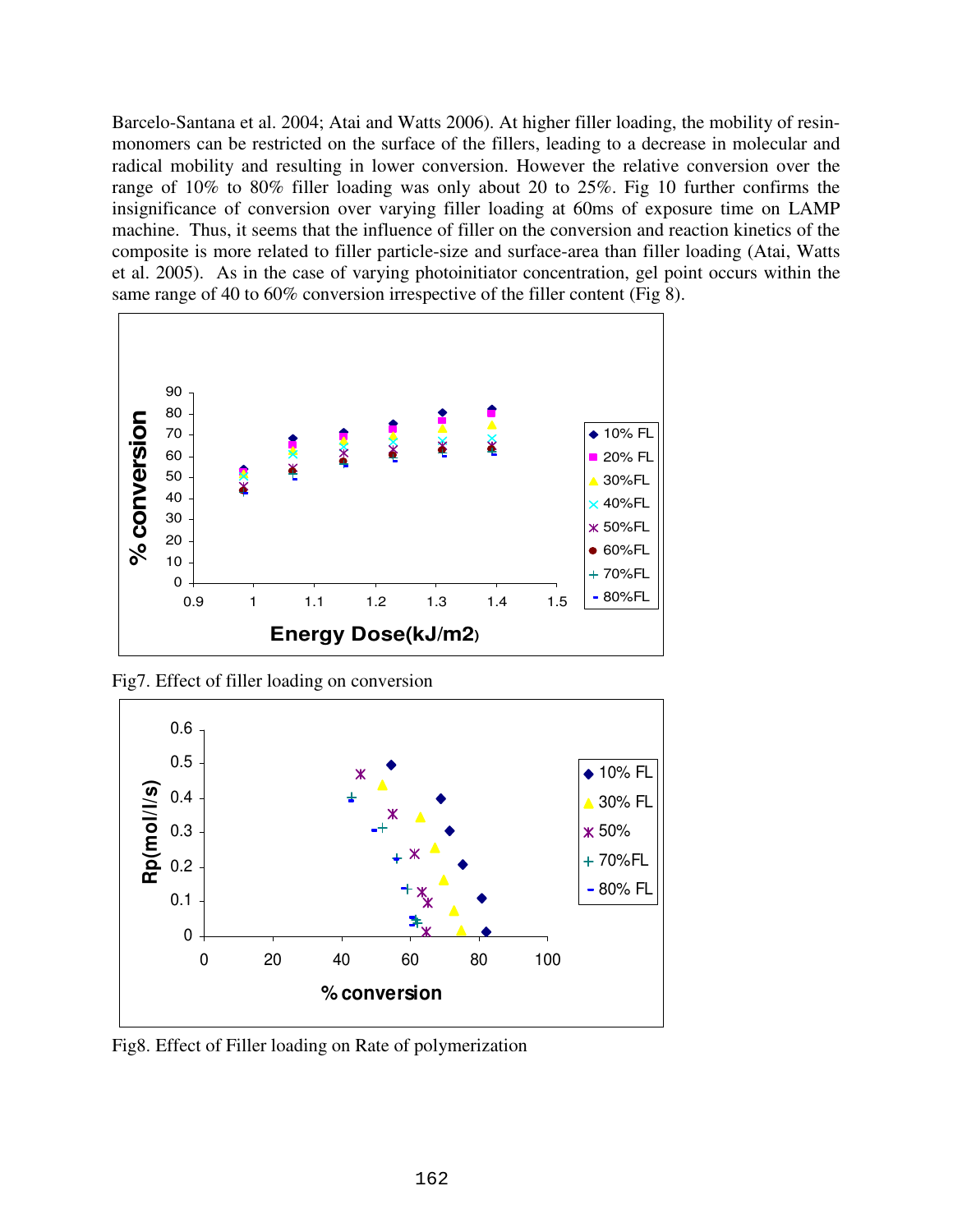

Fig 9. Rate of polymerization vs. Energy dose for varying filler content.



Fig 10. Effect of filler content on conversion at constant exposure time of 60ms.

# **Volumetric Shrinkage strain**

From the results of two sets of experiments it was seen that in higher conversion results from higher photoinitiator concentration and lower filler content. However from Fig 11 and 12, higher conversion results in increased volumetric shrinkage strain. Hence it is desired to have lower filler content at the expense of increased conversion. This expense can again be compensated by 2 different means. The first choice is to increase the photo initiator concentration and this again leads to the problem of higher shrinkage strain (Fig 11) and hence is ignored, while the second recommendation is to have an excess of monomer molecules in order to completely utilize the availability of initiating species. This procedure is expected to ensure lower shrinkage strain without compromising on the desired conversion. Further from Eq 4 it can be seen that the slopes of the curve in Fig 11 and 12 would remain constant for a given class of monomers. The shrinkage strain for 0.43% IR 184 at 60% filler loading which is presently used in LAMP machine is found to vary from 6% to 13% over a conversion range of 30 % to 68%. Further this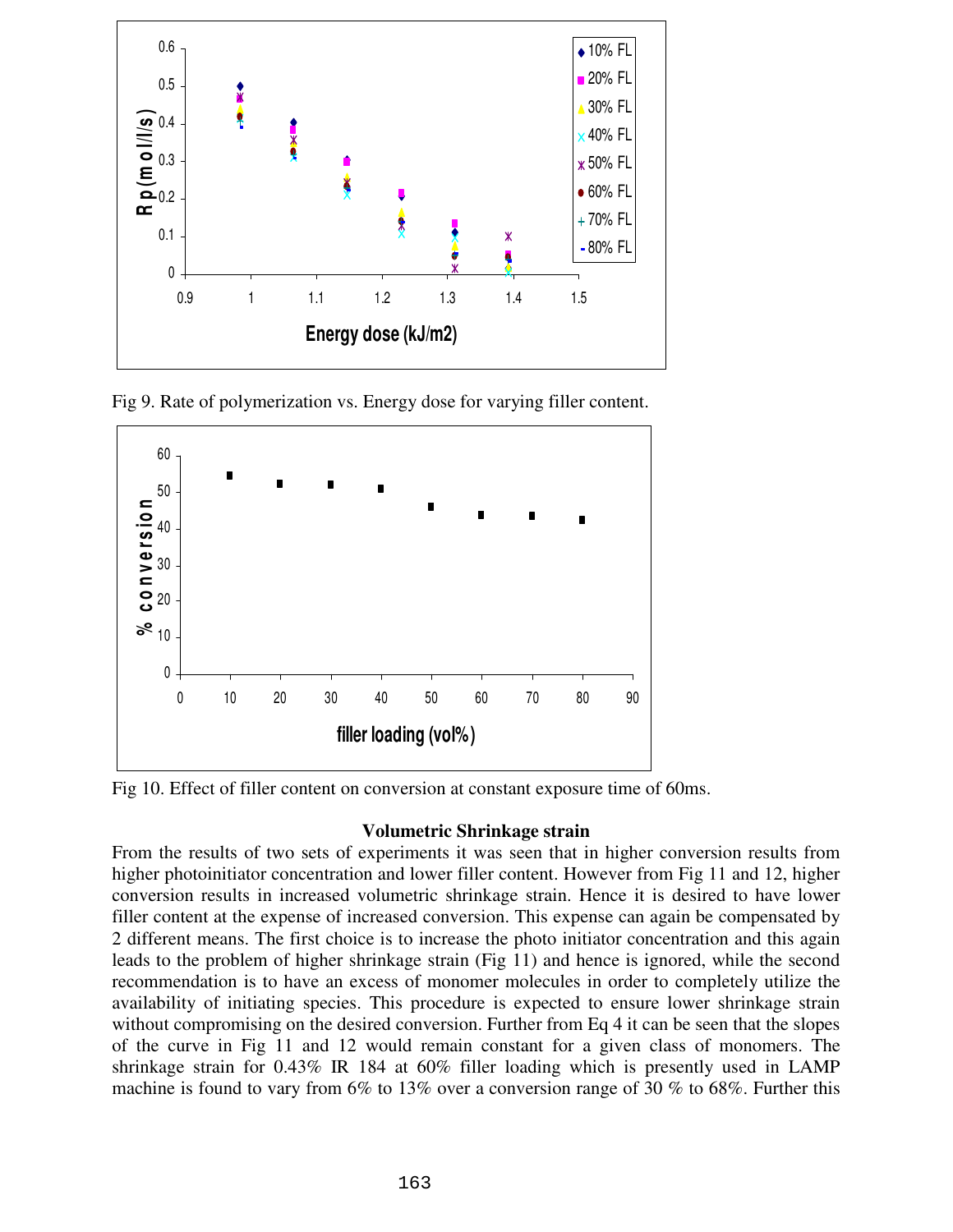technique can be used to monitor conversion over several different layers as the build progresses and can be used to determine the cumulative shrinkage strain. This data when used along with the slicing algorithms can accommodate for the shrinkage strain resulting in closer conformation of the desired part.



Fig 11. Volumetric shrinkage strain with different photoinitiator concentrations



Fig12.Volumetric shrinkage strain with varying filler content.